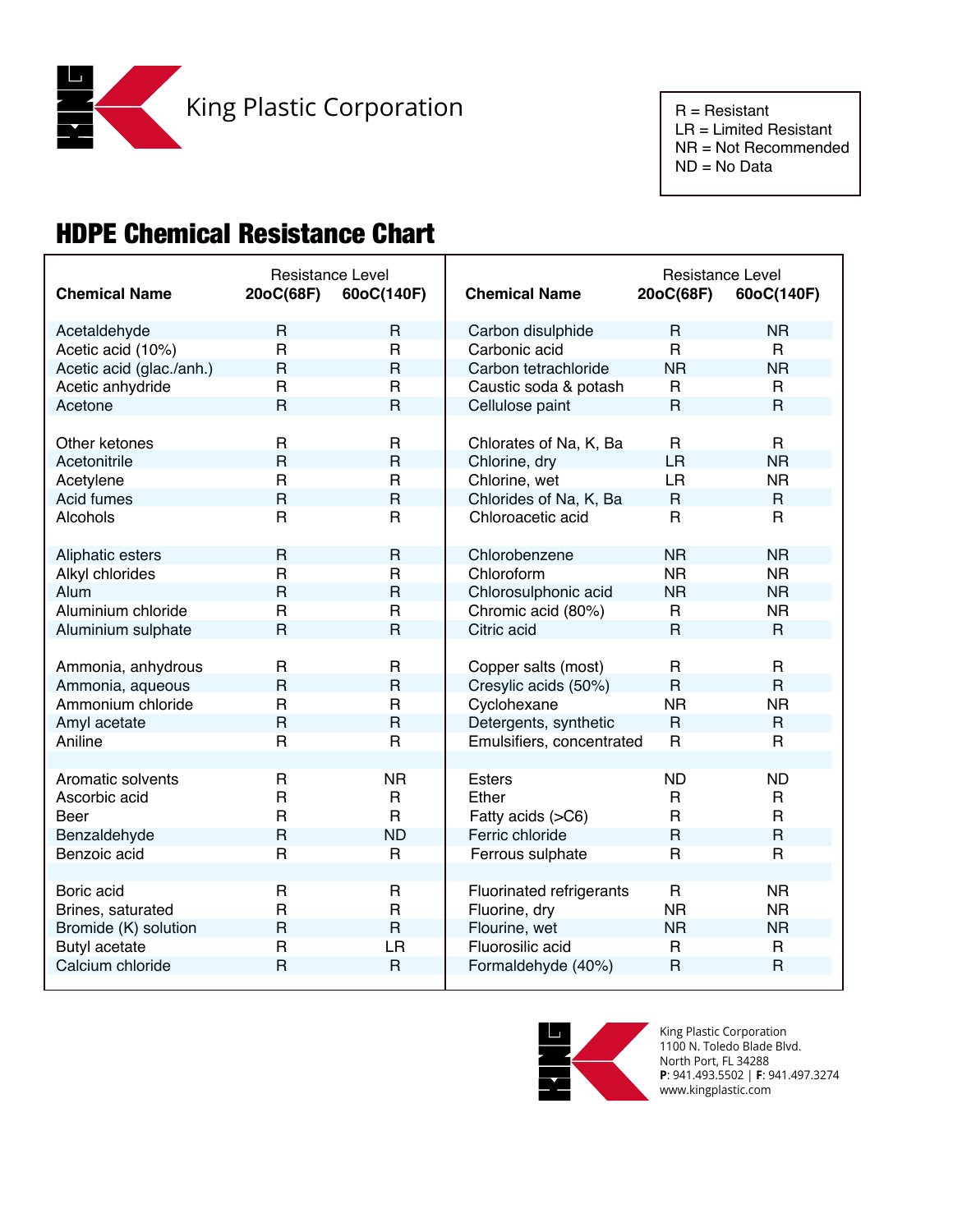NR = Not Recommended ND = No Data

## HDPE Chemical Resistance Chart

| <b>Chemical Name</b>           | Resistance Level<br>20oC(68F) | 60oC(140F)              | <b>Chemical Name</b>       | Resistance Level<br>20oC(68F) | 60oC(140F)     |
|--------------------------------|-------------------------------|-------------------------|----------------------------|-------------------------------|----------------|
| Formic acid                    | $\mathsf{R}$                  | $\mathsf{R}$            | Mercuric chloride          | R                             | $\mathsf{R}$   |
| Fruit juices                   | $\mathsf{R}$                  | $\mathsf{R}$            | Mercury                    | $\mathsf{R}$                  | R              |
| Gelatine                       | $\overline{\mathsf{R}}$       | $\overline{R}$          | Methanol                   | $\overline{R}$                | <b>NR</b>      |
| Glycerine                      | $\mathsf{R}$                  | $\mathsf{R}$            | Methylene chloride         | <b>LR</b>                     | <b>NR</b>      |
| Glycols                        | $\overline{\mathsf{R}}$       | $\overline{R}$          | Milk products              | $\mathsf{R}$                  | $\mathsf{R}$   |
|                                |                               |                         |                            |                               |                |
| Glycol, ethylene               | $\mathsf{R}$                  | $\mathsf{R}$            | Moist air                  | $\mathsf{R}$                  | $\mathsf{R}$   |
| Glycolic acid                  | $\overline{R}$                | $\overline{\mathsf{R}}$ | <b>Molasses</b>            | $\overline{R}$                | $\overline{R}$ |
| Hexamethylene diamine          | $\mathsf{R}$                  | $\mathsf{R}$            | Monoethanolamine           | <b>ND</b>                     | <b>ND</b>      |
| Hexamine                       | $\overline{\mathsf{R}}$       | $\mathsf{R}$            | Naptha                     | <b>NR</b>                     | <b>NR</b>      |
| Hydrazine                      | $\mathsf{R}$                  | $\mathsf{R}$            | Napthalene                 | $\mathsf{R}$                  | <b>ND</b>      |
|                                |                               |                         |                            |                               |                |
| Hydrobromic acid (50%)         | $\mathsf{R}$                  | $\mathsf R$             | <b>Nickel salts</b>        | $\mathsf{R}$                  | $\mathsf{R}$   |
| Hydrochloric acid (10%)        | $\mathsf{R}$                  | $\mathsf R$             | Nitrates of Na, K and NH3  | $\mathsf{R}$                  | $\mathsf{R}$   |
| Hydrochloric acid (conc.)      | $\mathsf{R}$                  | $\overline{\mathsf{R}}$ | Nitric acid (<25%)         | $\overline{R}$                | $\overline{R}$ |
| Hydrocyanic acid               | $\mathsf{R}$                  | $\mathsf{R}$            | Nitric acid (50%)          | $\mathsf{R}$                  | <b>NR</b>      |
| Hydrofluoric acid (40%)        | $\mathsf{R}$                  | $\overline{R}$          | Nitric acid (90%)          | <b>NR</b>                     | <b>NR</b>      |
|                                |                               |                         |                            |                               |                |
| Hydrofluoric acid (75%)        | $\mathsf{R}$                  | $\mathsf{R}$            | Nitric acid (fuming)       | <b>NR</b>                     | <b>NR</b>      |
| Hydrogen peroxide (30%)        | $\mathsf{R}$                  | $\mathsf{R}$            | Nitrite (Na)               | $\mathsf{R}$                  | $\mathsf{R}$   |
| Hydrogen peroxide (30 - 90%) R |                               | <b>NR</b>               | Nitrobenzene               | <b>NR</b>                     | <b>NR</b>      |
| Hydrogen sulphide              | $\mathsf{R}$                  | $\mathsf{R}$            | Oils, diesel               | $\mathsf{R}$                  | <b>NR</b>      |
| Hypochlorites                  | $\mathsf{R}$                  | $\mathsf{R}$            | Oils, essential            | $\mathsf{R}$                  | <b>NR</b>      |
| Hypochlorites (Na 12-14%)      | $\mathsf{R}$                  | $\overline{\mathsf{R}}$ |                            |                               |                |
|                                |                               |                         | Oils,                      |                               |                |
|                                |                               |                         | lubricating                |                               |                |
|                                |                               |                         | + aromatic additives       | $\mathsf{R}$                  | $\mathsf{R}$   |
| Iso-butyl-acetate              | <b>ND</b>                     | <b>ND</b>               | Oils, mineral              | $\overline{R}$                | $\overline{R}$ |
| Lactic acid (90%)              | $\overline{R}$                | R                       | Oils, vegetable and animal | $\overline{R}$                | <b>NR</b>      |
| Lead acetate                   | $\mathsf{R}$                  | $\mathsf{R}$            | Oxalic acid                | $\overline{R}$                | $\mathsf{R}$   |
| Lead perchlorate               | <b>ND</b>                     | <b>ND</b>               | Ozone                      | $\mathsf{R}$                  | <b>LR</b>      |
|                                |                               |                         |                            |                               |                |
| Lime (CaO)                     | $\mathsf{R}$                  | $\overline{R}$          | Paraffin wax               | $\mathsf{R}$                  | $\mathsf{R}$   |
| Maleic acidR                   | $\mathsf{R}$                  |                         | Perchloric acid            | $\mathsf{R}$                  | R              |
| Manganate, potassium (K)       | $\mathsf R$                   | $\mathsf{R}$            | Petroleum spirits          | $\overline{R}$                | $\overline{R}$ |
| Meat juices                    | $\mathsf{R}$                  | $\mathsf{R}$            | Phenol                     | $\mathsf{R}$                  | $\mathsf{R}$   |
| Phosphoric acid (50%)          | $\mathsf{R}$                  | $\overline{R}$          | Phosphoric acid (20%)      | $\mathsf{R}$                  | $\overline{R}$ |
|                                |                               |                         |                            |                               |                |
|                                |                               |                         |                            |                               |                |



King Plastic Corporation 1100 N. Toledo Blade Blvd. North Port, FL 34288 **P**: 941.493.5502 | **F**: 941.497.3274 www.kingplastic.com